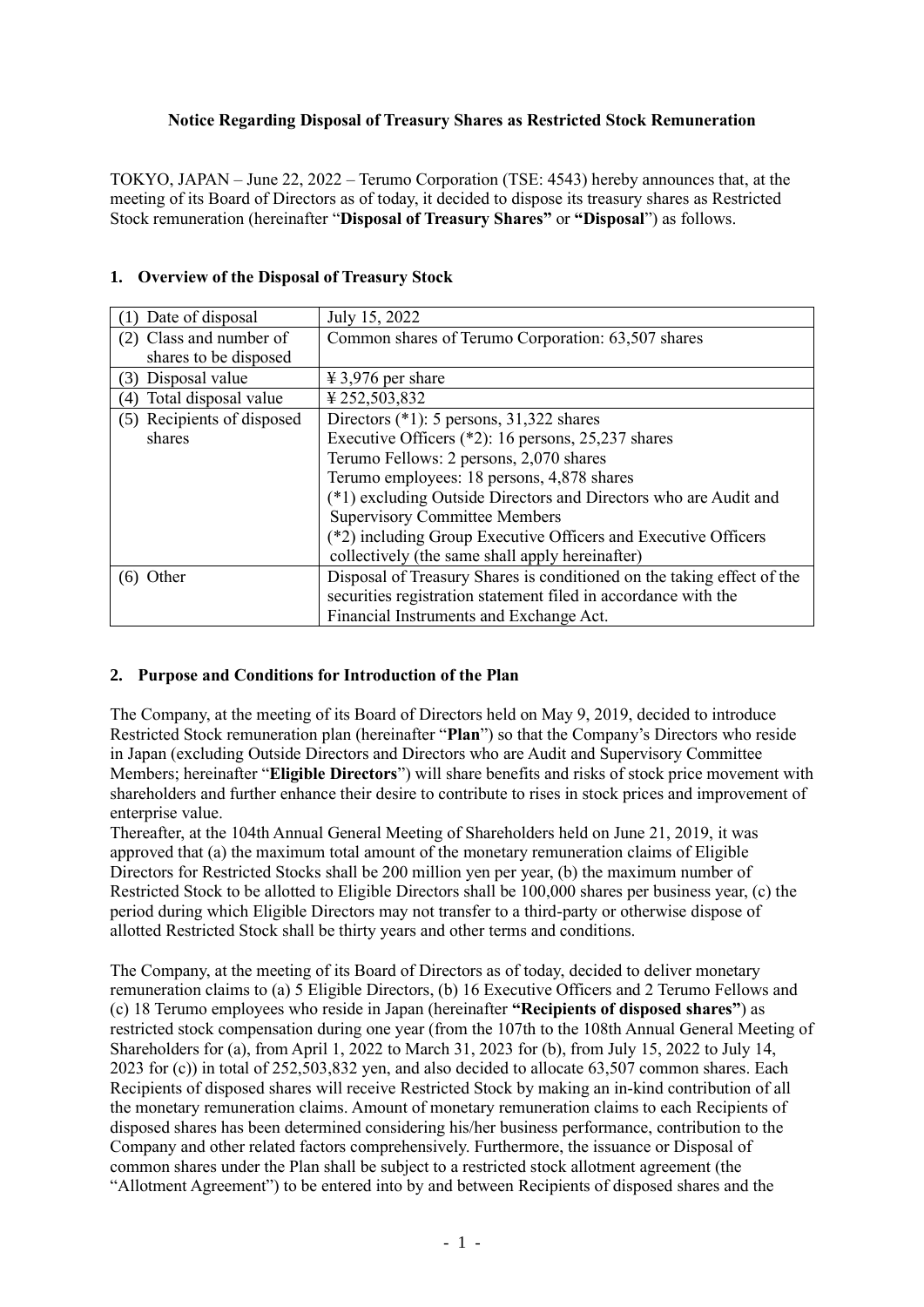Company, as outlined in "Overview of the Allotment Agreement" below.

- 3. Overview of the Allotment Agreement
- (1) Transfer Restriction Period

July 15, 2022 to July 14, 2052 (hereinafter the "**Transfer Restriction Period**"). Recipients of disposed shares to whom Restricted Stock is allotted may not transfer to a thirdparty, create a pledge or mortgage by transfer on, make an advancement, make a bequest, or otherwise dispose of Restricted Stock allotted to them (hereinafter "**Allotted Stock**") during the Transfer Restriction Period.

(2) Acquisition of Restricted Stock without compensation

If a Recipient of disposed shares who receives an allotment of Restricted Stock resigns from the position of Director of the Company (for Executive Officer, Terumo Fellow and Terumo employee, resigns from the position as of July 15, 2022) before the day of the first annual shareholders' meeting of the Company (for Executive Officer and Terumo Fellow, before the last day of an appropriate fiscal year, and for Terumo employee, before July 13, 2023) after the start of the Transfer Restriction Period, all of his or her Allotted Stock will automatically be acquired by the Company without consideration except in the case that the Company's Board of Directors deems that the reason for the resignation is valid.

The Company will automatically acquire all Allotted Stock without consideration if the transfer restriction on the Allotted Stock has not been lifted at the expiration of the Transfer Restriction Period based on the terms provided in (3) "Lifting of transfer restriction" below.

(3) Lifting of transfer restriction

On the condition that Recipient of disposed shares to whom the Restricted Stocks were allotted has continuously held the position of Director of the Company (for Executive Officer, Terumo Fellow and Terumo employee, has continuously held the position as of July 15, 2022) for the period commencing from the first date of the Transfer Restriction Period and ending on the date of the Annual Shareholders' Meeting to be held immediately following such first date (for Executive Officer and Terumo Fellow, ending on the last day of an appropriate fiscal year, and for Terumo employee, ending on July 14, 2023), the transfer restriction on all of his or her Allotted Stock will be lifted by the Company when the Transfer Restriction Period expires.

However, if the Recipient of disposed shares resigns from the position of Director of the Company (for Executive Officer, Terumo Fellow and Terumo employee, resigns from any and all position of the Company including Director, Executive Officer, Advisor, Fellow, employee) before the expiration of the Transfer Restriction Period for reasons deemed valid by the Company's Board of Directors, transfer restriction on Allotted Stock will be lifted.

In this case, the number of shares of the Eligible Directors whose transfer restrictions are lifted shall be calculated by multiplying (a) the number resulting when number of months from July, 2022 to the month in which such Eligible Director resigns from the position of Director of the Company is divided by 12 (if that number exceeds 1, then make it 1) by (b) the number of Allotted Stock held at the time of resignation (provided, however, fractional shares less than one share will be dropped from the number of shares obtained by the calculation).

The number of shares of Executive Officer and Terumo Fellow whose transfer restrictions are lifted shall be calculated by multiplying (a) the number resulting when number of months from April, 2022 to the month in which such Executive Officer or Terumo Fellow resigns from the position as of July 15, 2022 is divided by 12 (if that number exceeds 1, then make it 1) by (b) the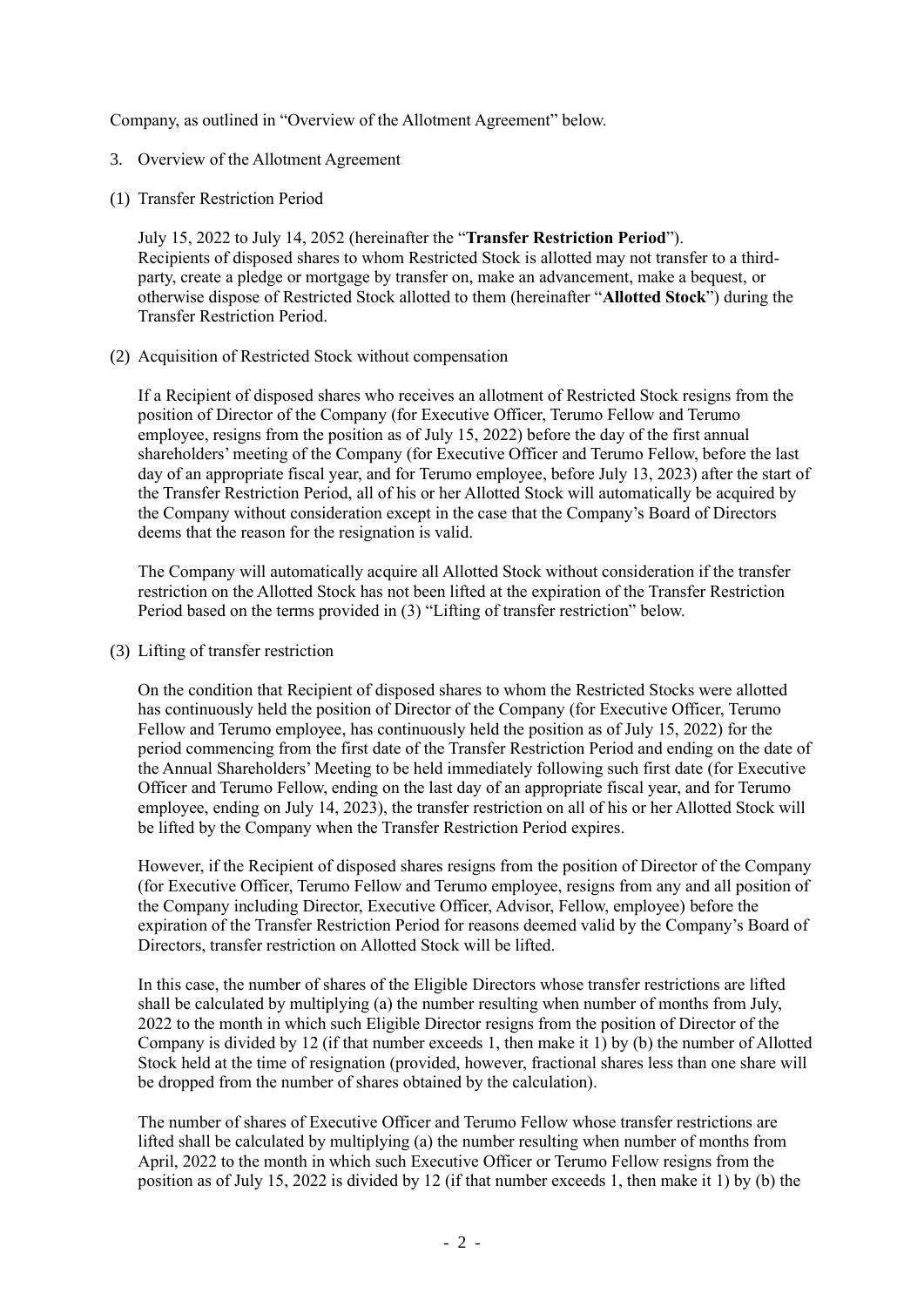number of Allotted Stock held at the time of resignation (provided, however, fractional shares less than one share will be dropped from the number of shares obtained by the calculation).

The number of shares of Terumo employee whose transfer restrictions are lifted shall be calculated by multiplying (a) the number resulting when number of months from August, 2022 to the month in which such Terumo employee resigns from the position as of July 15, 2022 is divided by 12 (if that number exceeds 1, then make it 1) by (b) the number of Allotted Stock held at the time of resignation (provided, however, fractional shares less than one share will be dropped from the number of shares obtained by the calculation).

(4) Management of shares

The Allotted Shares shall be managed in dedicated accounts at SMBC Nikko Securities Inc. opened by each Recipients of disposed shares to ensure it is not possible to transfer, create any security interest on, or otherwise dispose of the shares during the Transfer Restriction Period.

(5) Treatment during reorganization, etc.

If an agenda item regarding a merger agreement in which the Company is the disappearing company, or a share exchange agreement or share transfer plan in which the Company becomes a wholly owned subsidiary of another company, or other matters concerning reorganization, etc. have been approved at the Company's General Meeting of Shareholders (or by the Company's Board of Directors if approval for the said reorganization, etc. at the Company's General Meeting of Shareholders is not required) during the Transfer Restriction Period, the relevant transfer restrictions will be lifted, based on the resolution of the Board of Directors, upon the time immediately before the preceding business day of the effective date of the reorganization, etc. on the number of Allotted Stock calculated as follows.

The number of shares of the Eligible Directors whose transfer restrictions are lifted shall be calculated by multiplying (a) the number resulting when number of months from July, 2022 to the month in which the Company's General Meeting of Shareholders or Board of Directors make such approval is divided by 12 (if that number exceeds 1, then make it 1) by (b) the number of Allotted Stock held at the time of resignation (provided, however, fractional shares less than one share will be dropped from the number of shares obtained by the calculation).

The number of shares of Executive Officer and Terumo Fellow whose transfer restrictions are lifted shall be calculated by multiplying (a) the number resulting when number of months from April, 2022 to the month in which the Company's General Meeting of Shareholders or Board of Directors make such approval is divided by 12 (if that number exceeds 1, then make it 1) by (b) the number of Allotted Stock held at the time of resignation (provided, however, fractional shares less than one share will be dropped from the number of shares obtained by the calculation). The number of shares of Terumo employees whose transfer restrictions are lifted shall be calculated by multiplying (a) the number resulting when number of months from August, 2022 to the month in which the Company's General Meeting of Shareholders or Board of Directors make such approval is divided by 12 (if that number exceeds 1, then make it 1) by (b) the number of Allotted Stock held at the time of resignation (provided, however, fractional shares less than one share will be dropped from the number of shares obtained by the calculation).

In this case, the Company will automatically acquire all Allotted Stock without consideration if the transfer restriction on the Allotted Stock has not been lifted as of the preceding business day of the effective date of the reorganization, etc.

4. Basis of Calculation and Specific Details of the Payment Amount

To eliminate any arbitrariness in the disposal value, the closing price for common shares of the Company on June 21, 2022 (the business day immediately preceding the date of resolution by the